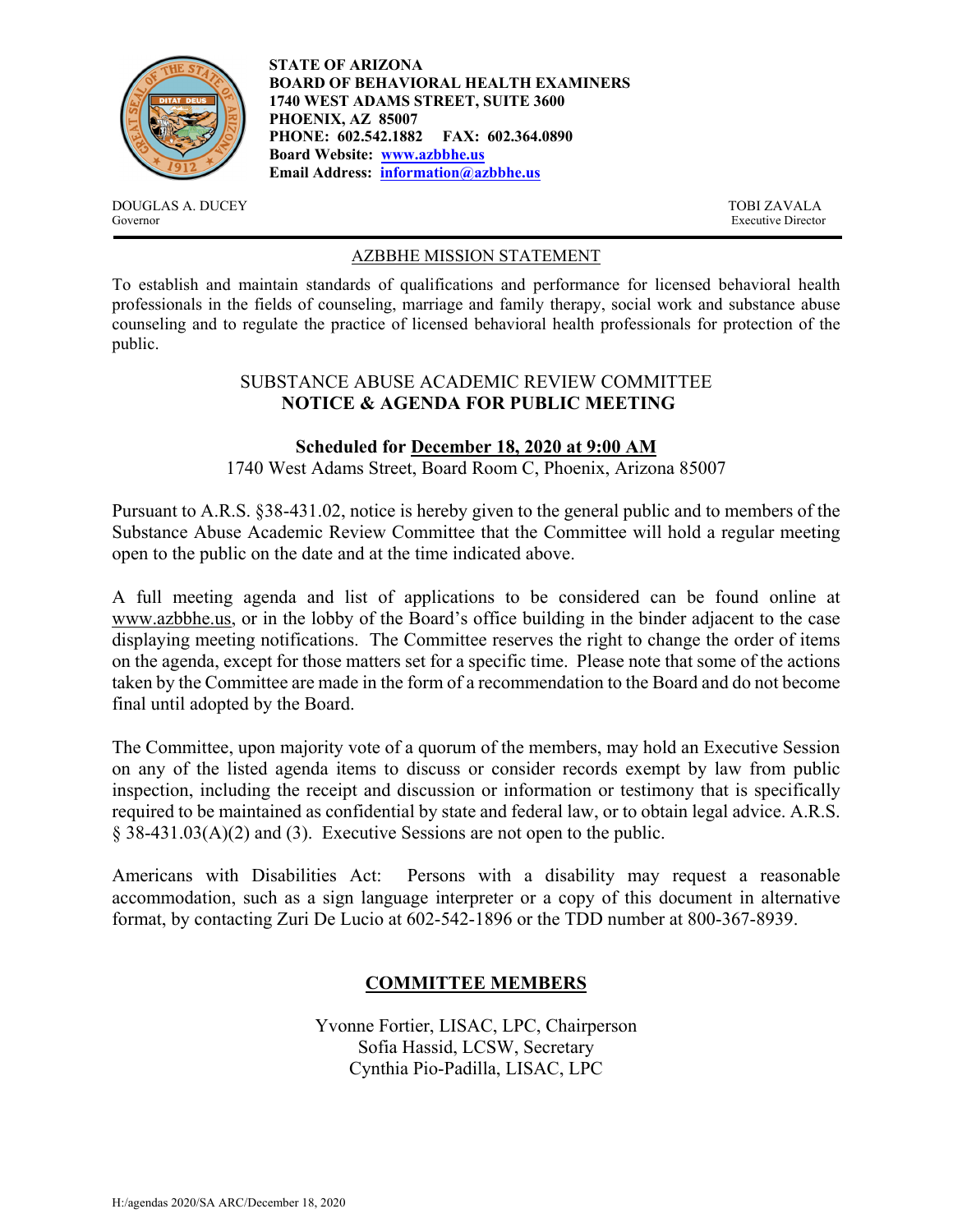The agenda for the meeting is as follows:

## **1. Call to order**

### **2. Roll call** (staff)

### **3. Minutes: Review, consideration and action.**

*A. September 4, 2020, general meeting minutes* 

### **4. Report from the Chair**

The Committee may go into executive session to discuss confidential records pursuant to A.R.S. §38-  $431.03(A)(2)$  or to obtain legal advice pursuant to A.R.S. §38-431.03(A)(3).

 *None* 

### **5. Report from the Executive Director and/or staff**

The Committee may go into executive session to discuss confidential records pursuant to A.R.S. §38-  $431.03(A)(2)$  or to obtain legal advice pursuant to A.R.S. §38-431.03(A)(3).

- *A. General agency operations*
- *B. Update regarding the proposed rulemaking*

### **6. Assistant Attorney General's Report**

The Board may go into executive session to discuss confidential records pursuant to A.R.S. § 38-  $431.03(A)(2)$  or to obtain legal advice pursuant to A.R.S. §38-431.03(A)(3).

 *None* 

## **7. Supervisor exemption request: review, consideration and action**

- *A. Mary Stich (Jackie Powell, LISAC, outside clinical supervisor)*
- *B. Ashley Berg (Suzanne Portillo, LCSW, outside clinical supervisor)*

## **8. Consent agenda: review, consideration and action regarding 60-day extension request for deficiencies and 90-day extension for examination**

- *A. Raquel Daniels, LAMFT applicant (60-day deficiency extension)*
- *B. Kevin Gutierrez, LPC applicant (60-day deficiency extension)*
- *C. Nicole Roth, LASAC applicant (90-day exam extension)*

## **9. Exam accommodation request: review, consideration and action.**

*A. Loura Gboeah, LAC applicant (exam accommodation)* 

#### **10. Applications for licensure: review, consideration and action.**

The Committee may go into executive session to discuss records exempt from public inspection pursuant to A.R.S. §38-431.03(A)(2) or to obtain legal advice pursuant to A.R.S. §38-431.03(A)(3).

- A. Review, consideration, and possible action regarding applications for licensure  *Names are posted for review in the building lobby of the 1st floor of 1740 West Adams Street, Phoenix, AZ at least twenty-four (24) hours in advance of the meeting.*
- B. Appeals *1. Lea Bastin, LASAC applicant*